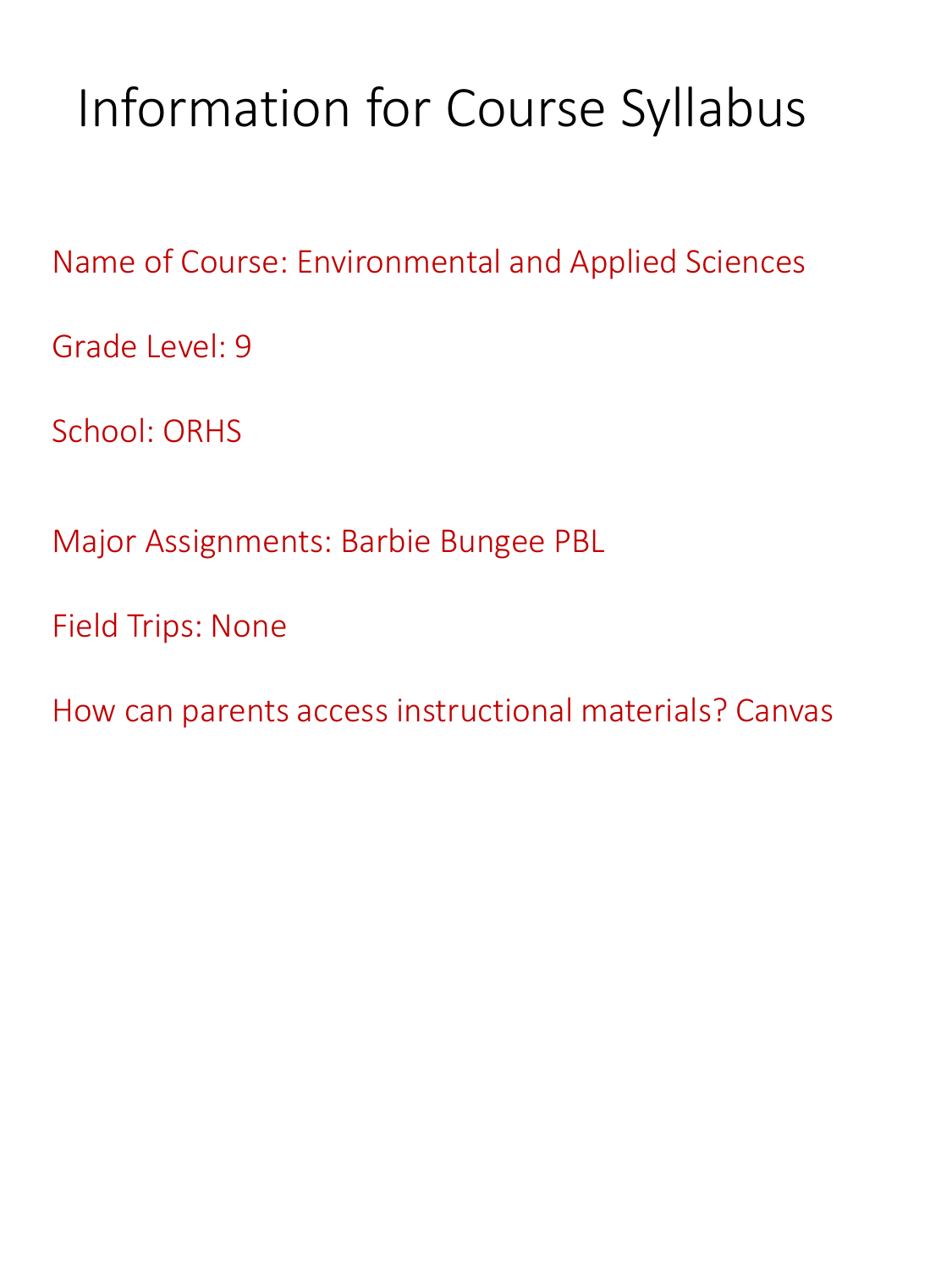#### **Term 1**

|                                    | <b>SCRE.ETS3.10</b> Create a scientific journal and/or lab notebook for recording qualitative and<br>quantitative data.                                                                                                                                                                                                    |
|------------------------------------|----------------------------------------------------------------------------------------------------------------------------------------------------------------------------------------------------------------------------------------------------------------------------------------------------------------------------|
| Data Dive: Introduction<br>Methods | SCRE.ETS3.13 Select and use appropriate data tables, graphs, and diagrams to represent<br>data. Use mathematic and computational thinking to look for patterns in data.                                                                                                                                                    |
| $\overline{c}$                     | SCRE.ETS3.14 Develop a conclusion based on data analysis and cite evidence to support<br>the conclusion.                                                                                                                                                                                                                   |
|                                    |                                                                                                                                                                                                                                                                                                                            |
| Road Trip                          | PSCI.PS2.1 Use mathematical representation to show how various factors (e.g. position,<br>time, direction of force) affect one-dimensional kinematics parameters (distance,<br>displacement, speed, velocity, acceleration). Determine graphically the relationships<br>among those one-dimensional kinematics parameters. |
|                                    | PSCI.PS2.5 Use mathematical representations to support the claim that the total<br>momentum of a system of objects is conserved when there is no net force on the system.                                                                                                                                                  |
|                                    | PWC.PS2.1 Investigate, measure, calculate, and analyze the relationship among position,<br>displacement, velocity, acceleration, and time.                                                                                                                                                                                 |
|                                    | PWC.PS2.2 Explore characteristics of rectilinear motion and create distance-time graphs<br>and velocity-time graphs.                                                                                                                                                                                                       |
|                                    | <b>SCRE.ETS3.10</b> Create a scientific journal and/or lab notebook for recording qualitative and<br>quantitative data.                                                                                                                                                                                                    |
|                                    | SCRE.ETS3.13 Select and use appropriate data tables, graphs, and diagrams to represent<br>data. Use mathematic and computational thinking to look for patterns in data.                                                                                                                                                    |
|                                    | <b>SCRE.ETS3.14</b> Develop a conclusion based on data analysis and cite evidence to support<br>the conclusion.                                                                                                                                                                                                            |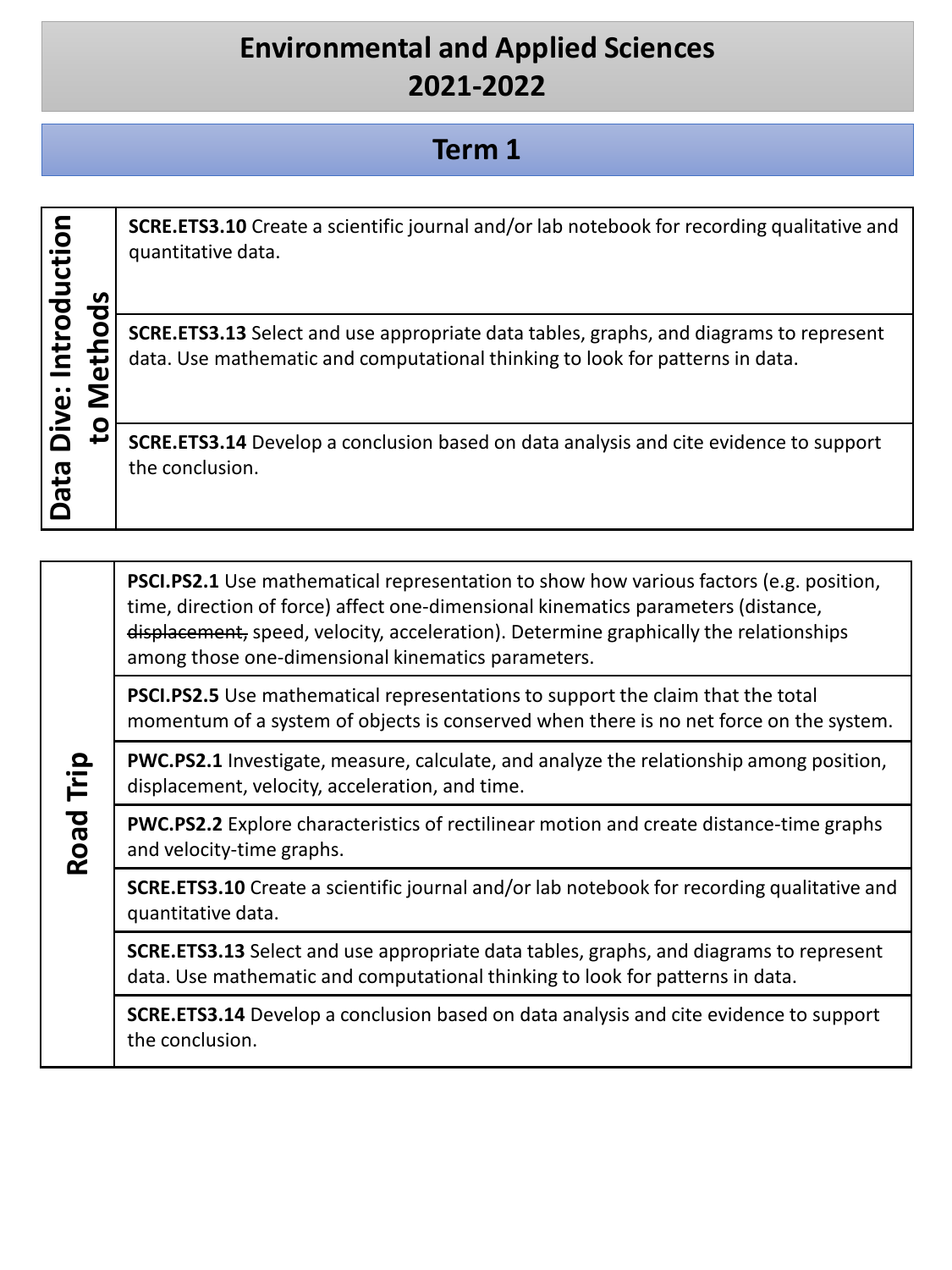#### **Term 1**

|                       | Skil   |
|-----------------------|--------|
| Brain <sup>.</sup>    |        |
|                       |        |
|                       |        |
|                       | Study  |
|                       |        |
|                       |        |
|                       |        |
| $\boldsymbol{\omega}$ |        |
| 손                     |        |
|                       |        |
|                       | and    |
|                       |        |
|                       |        |
|                       |        |
|                       |        |
|                       |        |
|                       |        |
|                       |        |
|                       |        |
| Exploring             |        |
|                       |        |
|                       |        |
|                       | Memory |
|                       |        |

source of sensory information and/or its primary target of regulation.

**SCRE.ETS3.10** Create a scientific journal and/or lab notebook for recording qualitative and quantitative data.

**SCRE.ETS3.13** Select and use appropriate data tables, graphs, and diagrams to represent data. Use mathematic and computational thinking to look for patterns in data.

**MEMORY AND HAP.LS1.37** Model the major parts of the brain and spinal cord, relating each part to its<br>source of sensory information and/or its primary target of regulation.<br>**SCRE.ETS3.10** Create a scientific journal and/or **SCRE.ETS3.14** Develop a conclusion based on data analysis and cite evidence to support the conclusion.

| $\mathbf{b}$<br>Analysis<br>ω<br>imensional<br>O<br>О<br>ய | SEP - Developing and Using Models: Develop explanations for phenomena, to go beyond<br>the observable and make predications or test designs                                                        |                                                                                                                 |
|------------------------------------------------------------|----------------------------------------------------------------------------------------------------------------------------------------------------------------------------------------------------|-----------------------------------------------------------------------------------------------------------------|
|                                                            | SEP - Using Mathematics and computational thinking: Use tools to represent variables<br>and their relationships and models, simulations, and data analysis in order to make an<br>test predictions |                                                                                                                 |
|                                                            | <b>SCRE.ETS3.10</b> Create a scientific journal and/or lab notebook for recording qualitative and<br>quantitative data.                                                                            |                                                                                                                 |
|                                                            | <b>SCRE.ETS3.13</b> Select and use appropriate data tables, graphs, and diagrams to represent<br>data. Use mathematic and computational thinking to look for patterns in data.                     |                                                                                                                 |
|                                                            |                                                                                                                                                                                                    | <b>SCRE.ETS3.14</b> Develop a conclusion based on data analysis and cite evidence to support<br>the conclusion. |

**Exploring Electricity**  Exploring Electricity Snap Circuits **w/ Snap Circuits** ζ

**PSCI.PS2.7** Plan and conduct an investigation to provide evidence that an electric current can produce a magnetic field.

**PWC.PS3.5** Demonstrate how or explain that energy is conserved in an isolated system even if transformations occur within the system (i.e. chemical to electrical, electrical to mechanical).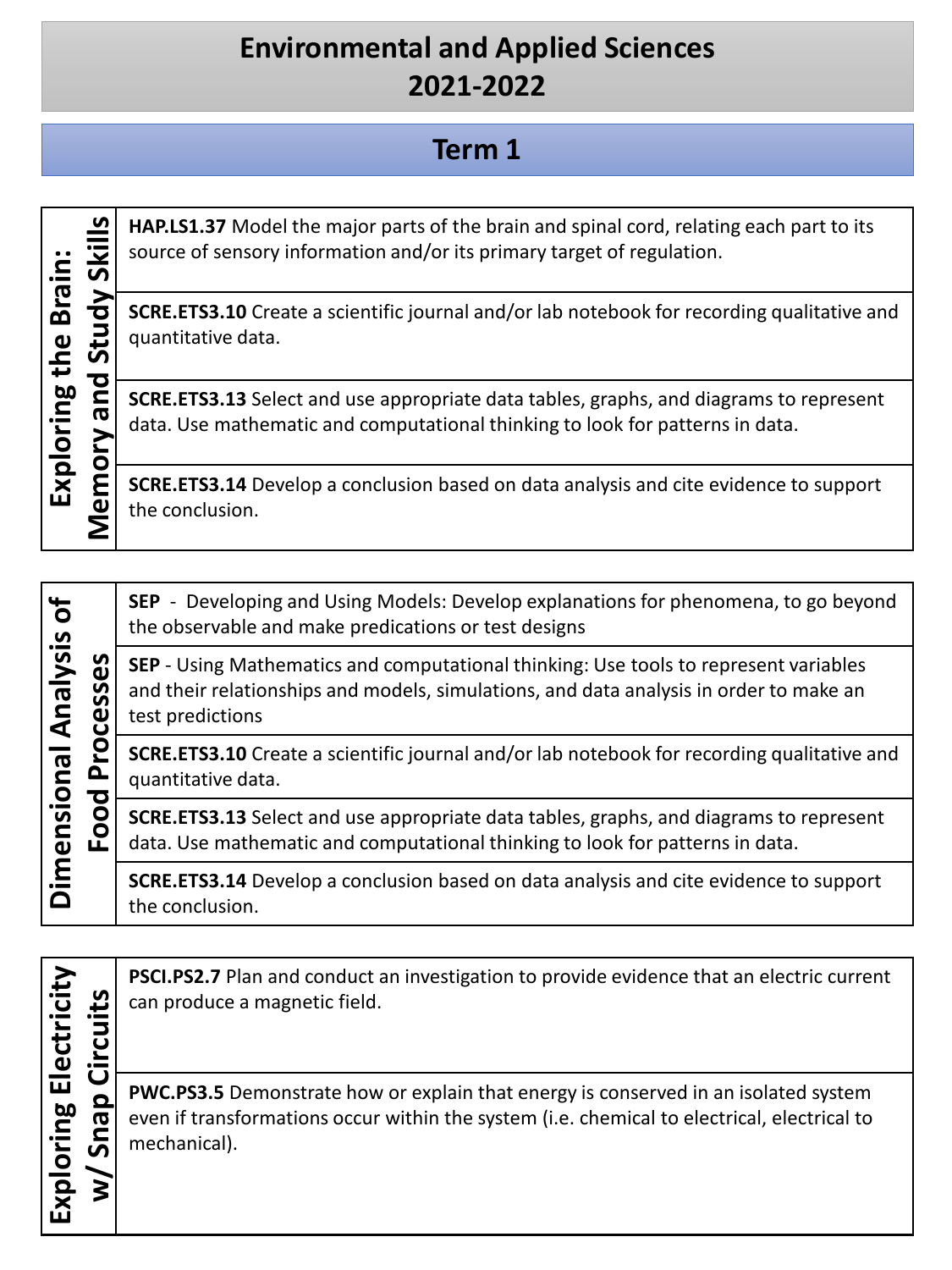#### **Term 1**

| ្រ         | n<br>Ő<br><u>ပ</u><br>ō<br>n | <b>SCRE.ETS3.5</b> Use online search engines to find sources of scientific information. Develop,<br>share, and revise criteria for evaluating reliability of sources.                 |
|------------|------------------------------|---------------------------------------------------------------------------------------------------------------------------------------------------------------------------------------|
|            |                              | <b>SCRE.ETS3.7</b> Obtain and present information on research protocols including citation<br>formats (APA, MLA, etc.), plagiarism, and copyright and patent laws.                    |
| Evaluation |                              | <b>SCRE.ETS3.8</b> Engage in the peer review process by giving and receiving detailed feedback<br>throughout the process of planning and carrying out investigations.                 |
| Real?      |                              | <b>SCRE.ETS3.10</b> Create a scientific journal and/or lab notebook for recording qualitative and<br>quantitative data.                                                               |
|            |                              | <b>SCRE.ETS3.14</b> Develop a conclusion based on data analysis and cite evidence to support<br>the conclusion.                                                                       |
| that for   |                              | <b>SCRE.ETS3.15</b> Use data to develop a model. Evaluate the effectiveness of the model by<br>making and testing predictions.                                                        |
| <u>ဖ</u>   |                              | SCRE.ETS3.16 Evaluate experimental results and identify possible sources of error or bias<br>in scientific investigations (published research, original research, research of peers). |

| Code:<br>$\mathbf{5}$<br>ching to | SEP - Developing and Using Models: Develop explanations for phenomena, to go beyond<br>the observable and make predications or test designs                                                                                                                                                |
|-----------------------------------|--------------------------------------------------------------------------------------------------------------------------------------------------------------------------------------------------------------------------------------------------------------------------------------------|
|                                   | SEP - Planning and Carrying Out Controlled Investigations: To collect data that is used to<br>test existing theories and explanations, revise and develop new theories and<br>explanations, or assess the effectiveness, efficiency, and durability of design under various<br>conditions. |
| <b>IG91</b>                       | SEP - Using Mathematics and Computational Thinking: Use tools to represent variables<br>and their relationships and models, simulations, and data analysis in order to make and<br>test predictions                                                                                        |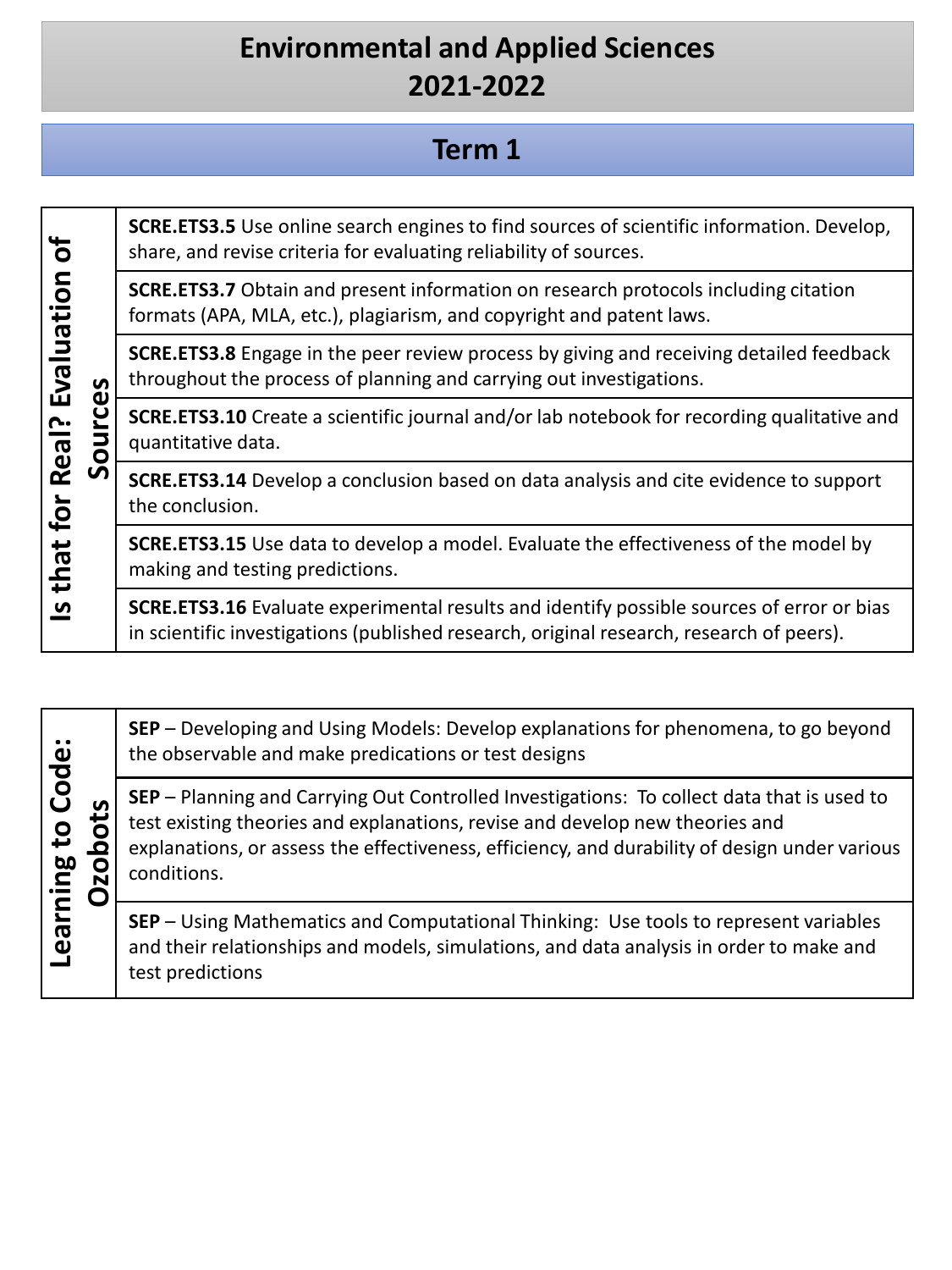#### **Term 2**

**BIO1.LS2.1** Analyze mathematical and/or computational representations of population data that support explanations of factors that affect population size and carrying capacities of populations within an ecosystem. Examine a representative ecosystem and, based on interdependent relationships present, predict population size effects due to a given disturbance.

**BIO1.LS2.2** Create a model tracking carbon atoms between inorganic and organic molecules in an ecosystem. Explain human impacts on climate based on this model.

**BIO1.LS3.3** Identify ecosystem services and assess the role of biodiversity in support of these services. Analyze the role human activities have on disruption of these services.

**ESS.ESS2.10** Construct a model that shows the interactions between processes of the hydrologic cycle and the greenhouse effect.

**ESS.ESS2.11** Obtain, evaluate, and communicate information about human or natural threats to Tennessee.

**ESS.ESS3.1** Identify a geographical region or small area where energy and mineral resources are scarce and evaluate competing design solutions for developing, managing, and utilizing these energy and mineral resources based on a cost-benefit analysis.

**ESS.ESS3.2** Obtain, evaluate, and communicate information on how natural resource availability, natural hazard occurrences, and climate changes impact individuals and society.

**ESS.ESS3.3** Design, evaluate, or refine a technological solution that reduces impacts of human activities on natural systems.

**ECO.LS2.12** Use mathematical models to construct an explanation for population growth patterns and rates observed in ecosystems. Account for both density-dependent and density-independent factors in your explanation.

**ECO.LS2.13** Analyze data regarding exponential and logistic population growth patterns. Use the data to create mathematical models to make predictions regarding carrying capacity.

**ECO.LS4.7** Research and evaluate the effectiveness of strategies for maintenance of biodiversity.

**ECO.ESS3.1** Research and evaluate the effectiveness of public lands (state parks, national parks, wildlife refuges, wilderness areas) in sustaining biodiversity.

**ECO.ESS3.2** Engage in argument from evidence regarding the impacts of human activity on climate change. Design solutions to address these impacts.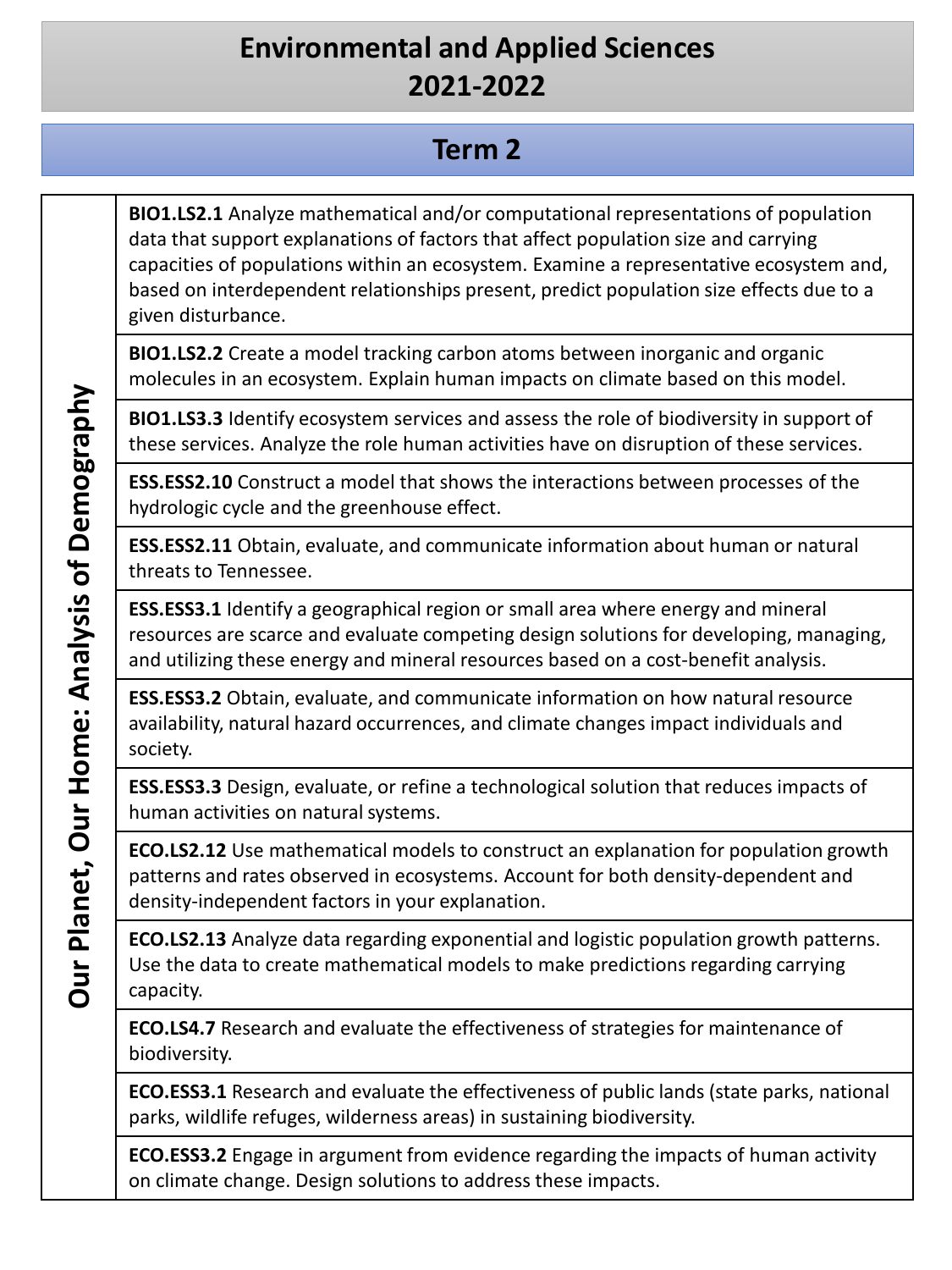#### **Term 2**

**EVSC.LS2.3** Using mathematical models, support arguments regarding the effects of biotic and abiotic factors on carrying capacity for population within an ecosystem.

**EVSC.LS4.3** Evaluate the impact of habitat fragmentation and destruction, invasive species, overharvesting, pollution, and climate change on biodiversity (genetic, species, and ecosystem).

**EVSC.ESS3.2** Interpret graphical data representing global human population growth over time. Look for patterns within this data and construct possible explanations for the patterns. Revise the explanation as needed based on research.

**EVSC.ESS3.3** Obtain and evaluate information regarding demographics for a variety of countries. Construct an explanation for varying fertility rates and life expectancies between countries and throughout human history. Taking into account demographic transition, predict what trends are likely to occur in various countries over time.

**EVSC.ESS3.4** Gather, organize, analyze, and present data on current land use trends by humans. Based on analysis, predict future trends.

**EVSC.ESS3.5** Plan and carryout an investigation examining best management practices in water usage, agriculture, forestry, urban/suburban development, mining, or fishing and communicate findings.

**EVSC.ESS3.9** Evaluate ecosystem services provided by forests ecosystems. Construct an explanation for human impact on these services.

**EVSC.ESS3.11** Define problems and suggest solutions associated with using, conserving, and recycling energy and mineral resources taking into account economic, social, and environmental costs and benefits.

**EVSC.ESS3.13** Analyze and interpret data on the effects of land, water, and air pollution on the environment and on human health. Propose solutions for minimizing pollution from specific sources.

**EVSC.ESS3.15** Evaluate current methods of waste management and reduction and design possible improvements.

**EVSC.ESS3.17** Using mathematics and computational thinking, analyze data linking human activity to climate change. Design solutions to address human impacts on climate change.

**EVSC.ESS3.18** Use mathematics to calculate ecological footprints. Develop a personal plan for reducing your impact on the environment.

**EVSC.ETS2.1** Engage in argument from evidence on the role engineering and technology play in a sustainable human society.

**EVSC.ETS3.1** Plan and carry out an investigation of a local ecosystem to assess human impacts. Based on your findings, design and evaluate a solution to minimize impacts.

**SCRE.ETS3.10** Create a scientific journal and/or lab notebook for recording qualitative and quantitative data.

**SCRE.ETS3.13** Select and use appropriate data tables, graphs, and diagrams to represent data. Use mathematic and computational thinking to look for patterns in data.

**SCRE.ETS3.14** Develop a conclusion based on data analysis and cite evidence to support the conclusion.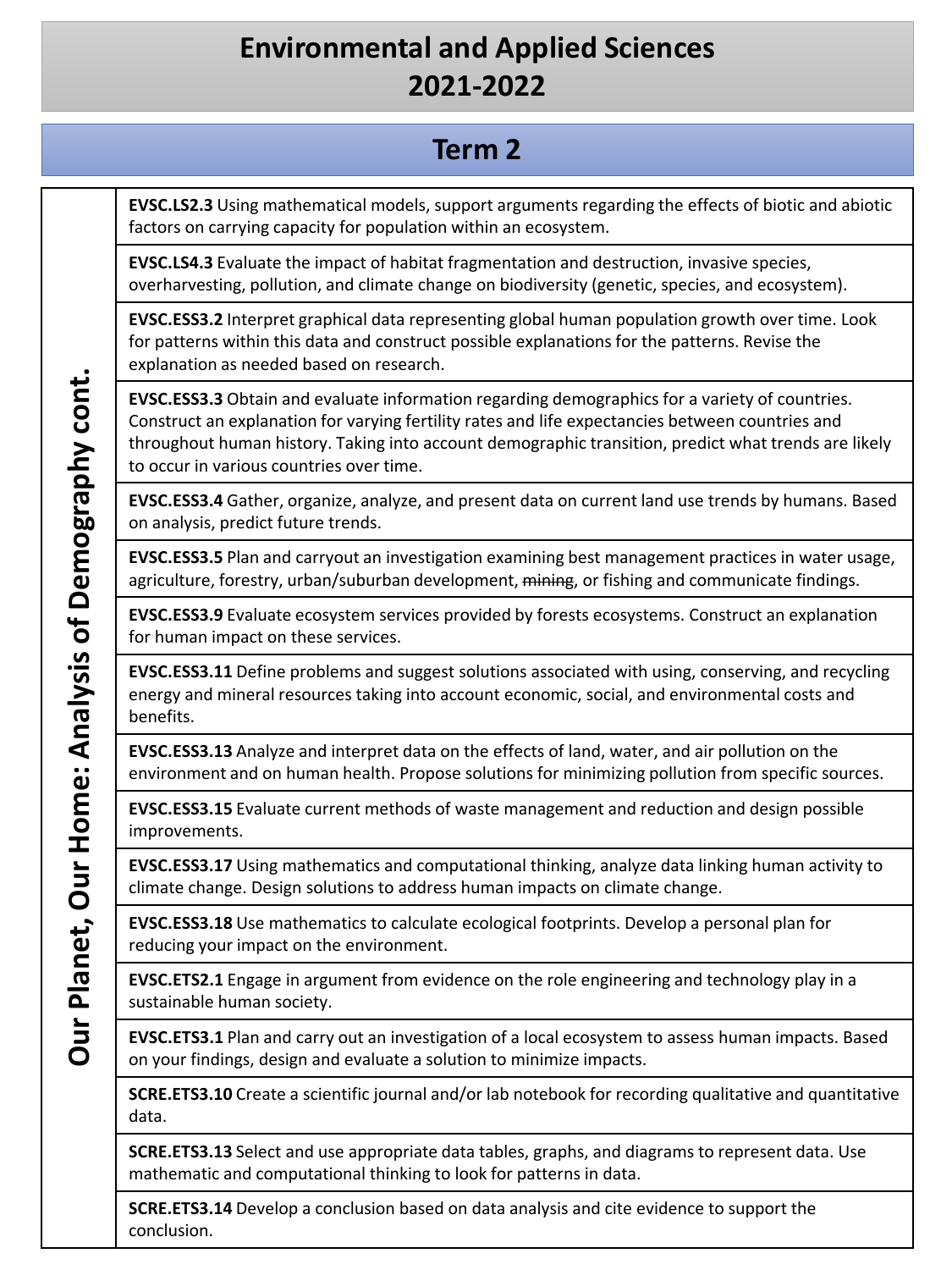#### **Term 2**

**PSCI.PS2.1** Use mathematical representation to show how various factors (e.g. position, time, direction of force) affect one-dimensional kinematics parameters (distance, displacement, speed, velocity, acceleration). Determine graphically the relationships among those one-dimensional kinematics parameters.

**PSCI.PS3.1** Identify and give examples of the various forms of energy (kinetic, gravitational potential, elastic potential) and solve mathematical problems regarding the work-energy theorem and power.

**PSCI.PS3.5** Investigate the relationships among kinetic, potential, and total energy within a closed system (the law of conservation of energy).

**PWC.PS2.1** Investigate, measure, calculate, and analyze the relationship among position, displacement, velocity, acceleration, and time.

**PWC.PS2.2** Explore characteristics of rectilinear motion and create distance-time graphs and velocity-time graphs.

**PHYS.PS2.2** Algebraically solve problems involving constant velocity and constant acceleration in one-dimension.

**SCRE.ETS3.10** Create a scientific journal and/or lab notebook for recording qualitative and quantitative data.

**SCRE.ETS3.13** Select and use appropriate data tables, graphs, and diagrams to represent data. Use mathematic and computational thinking to look for patterns in data.

**SCRE.ETS3.14** Develop a conclusion based on data analysis and cite evidence to support the conclusion.

**SCIENCIST AND THE MAP.LS1.37** Model the major parts of the brain and spinal cord, relating each part to its<br>
source of sensory information and/or its primary target of regulation.<br> **SCRE.ETS3.10** Create a scientific journ **Exploring the Brain:**  Exploring the Brain: source of sensory information and/or its primary target of regulation. **SCRE.ETS3.10** Create a scientific journal and/or lab notebook for recording qualitative and quantitative data. **SCRE.ETS3.15** Use data to develop a model. Evaluate the effectiveness of the model by making and testing predictions. **SCRE.ETS3.16** Evaluate experimental results and identify possible sources of error or bias in scientific investigations (published research, original research, research of peers).

# Barbie Bungee **Barbie Bungee**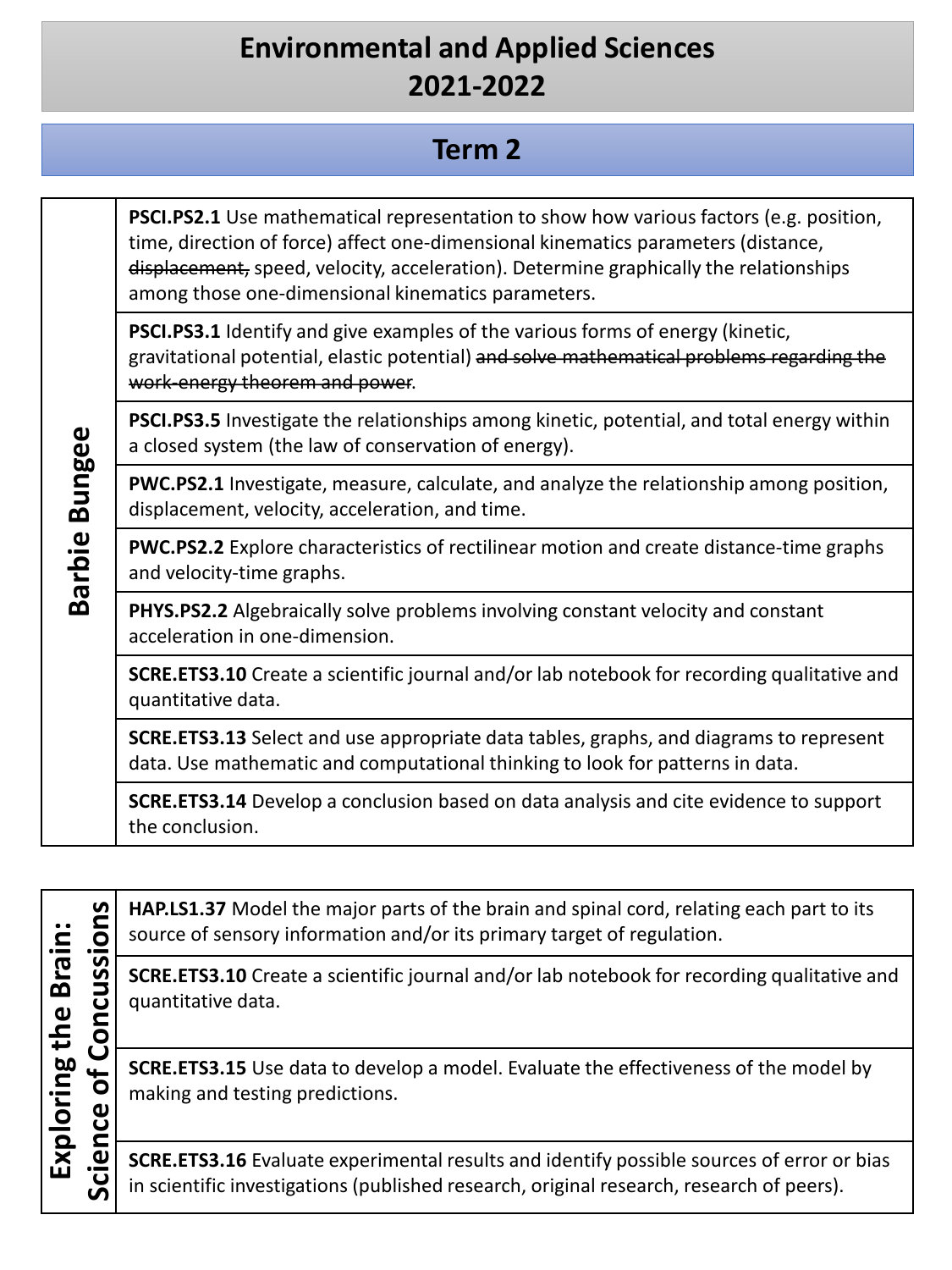#### **Term 2**

**CHEM1.PS1.5** Conduct investigations to explore and characterize the behavior of gases (pressure, volume, temperature), develop models to represent this behavior, and construct arguments to explain this behavior. Evaluate the relationship (qualitatively and quantitatively) at STP between pressure and volume (Boyle's Law), temperature and volume (Charles' Law), temperature and pressure (Gay-Lussac Law) and moles and volume (Avogadro's Law), and evaluate and explain these relationships with respect to kinetic-molecular theory. Be able to understand, establish, and predict the relationships between volume, temperature, and pressure using the combined gas law both qualitatively and quantitatively.

**PSCI.PS1.2** Graphically represent and discuss the results of an investigation involving pressure, volume, and temperature of a gas.

**PWC.PS2.1** Investigate, measure, calculate, and analyze the relationship among position, displacement, velocity, acceleration, and time.

**PWC.PS2.2** Explore characteristics of rectilinear motion and create distance-time graphs and velocity-time graphs.

**PWC.PS2.15** Experimentally investigate the buoyant force exerted on floating and submerged objects.

**SCRE.ETS3.10** Create a scientific journal and/or lab notebook for recording qualitative and quantitative data.

**SCRE.ETS3.13** Select and use appropriate data tables, graphs, and diagrams to represent data. Use mathematic and computational thinking to look for patterns in data.

**SCRE.ETS3.14** Develop a conclusion based on data analysis and cite evidence to support the conclusion.

**HAP.LS1.37** Model the major parts of the brain and spinal cord, relating each part to its **Exploring the Brain:**  Exploring the Brain: source of sensory information and/or its primary target of regulation. Sleep **Science of Sleep SCRE.ETS3.10** Create a scientific journal and/or lab notebook for recording qualitative and quantitative data. Science of

**SCRE.ETS3.13** Select and use appropriate data tables, graphs, and diagrams to represent data. Use mathematic and computational thinking to look for patterns in data.

**SCRE.ETS3.14** Develop a conclusion based on data analysis and cite evidence to support the conclusion.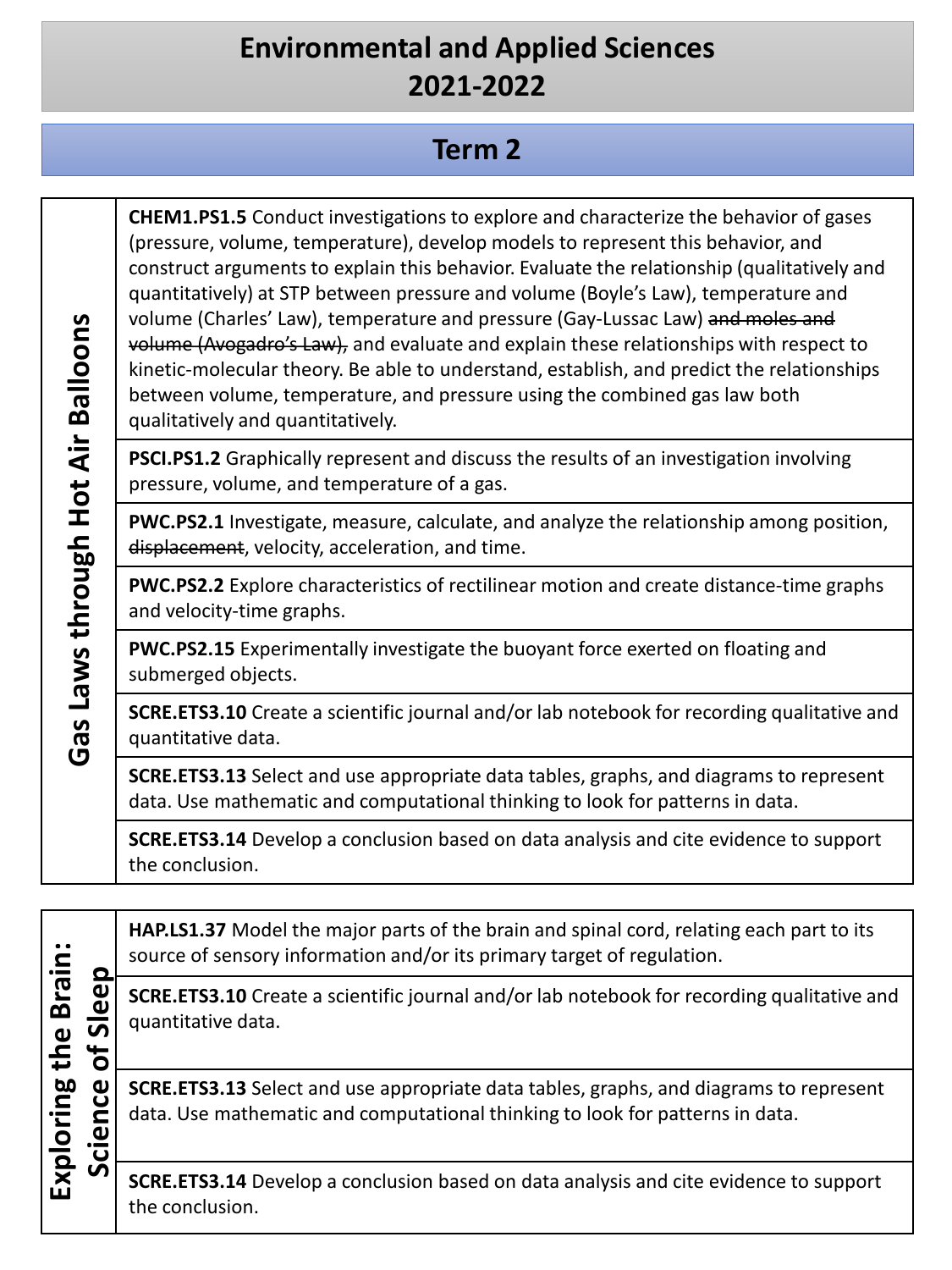#### **Term 2**

**BIO1.LS2.3** Analyze data demonstrating the cycling of matter in our biosphere and explain how biogeochemical cycles are critical for ecosystem function.

**CHEM1.PS1.8** Identify acids and bases as a special class of compounds with a specific set of properties.

**ESS.ESS2.10** Construct a model that shows the interactions between processes of the hydrologic cycle and the greenhouse effect.

**ECO.LS2.7** Use models to explain relationships among biochemical cycles (water, earbon, nitrogen, phosphorus).

**EVSC.LS2.6** Evaluate the interdependence among major biochemical cycles (water, carbon, nitrogen, phosphorus) in an ecosystem and recognize the importance each cycle has in maintaining ecosystem stability.

**EVSC.ESS2.5** Plan and carry out an investigation examining the chemical and physical properties of water and the impact of water on Earth's topography. Analyze data and share findings.

**EVSC.ESS3.5** Plan and carryout an investigation examining best management practices in water usage, agriculture, forestry, urban/suburban development, mining, or fishing and communicate findings.

**EVSC.ESS3.13** Analyze and interpret data on the effects of land, water, and air pollution on the environment and on human health. Propose solutions for minimizing pollution from specific sources.

**GEO.ESS3.3** Evaluate the evidence and reasoning supporting claims about the impact of human activities on ground water quality. The evaluation should include data related to multiple factors (e.g., precipitation, topography, porosity, and runoff).

**GEO.ESS3.4** Evaluate competing design solutions for developing, managing, and utilizing energy and mineral resources in areas where they are scarce. Compare solutions in terms of environmental impact, sustainability and cost.

**GEO.ETS2.3** Plan and carry out an investigation using a computer-based geographical information tool such as Google Earth, ArcGIS, or My NASA Data to examine the impact of human activities on Earth's surface features.

**PSCI.PS1.12** Classify a substance as acidic, basic, or neutral by using pH tools and appropriate indicators.

**PWC.PS1.1** Using the Bohr Model of an atom, describe the following features and components of an atom: protons, neutrons, electrons, mass, number and types of particles, structure, and organization.